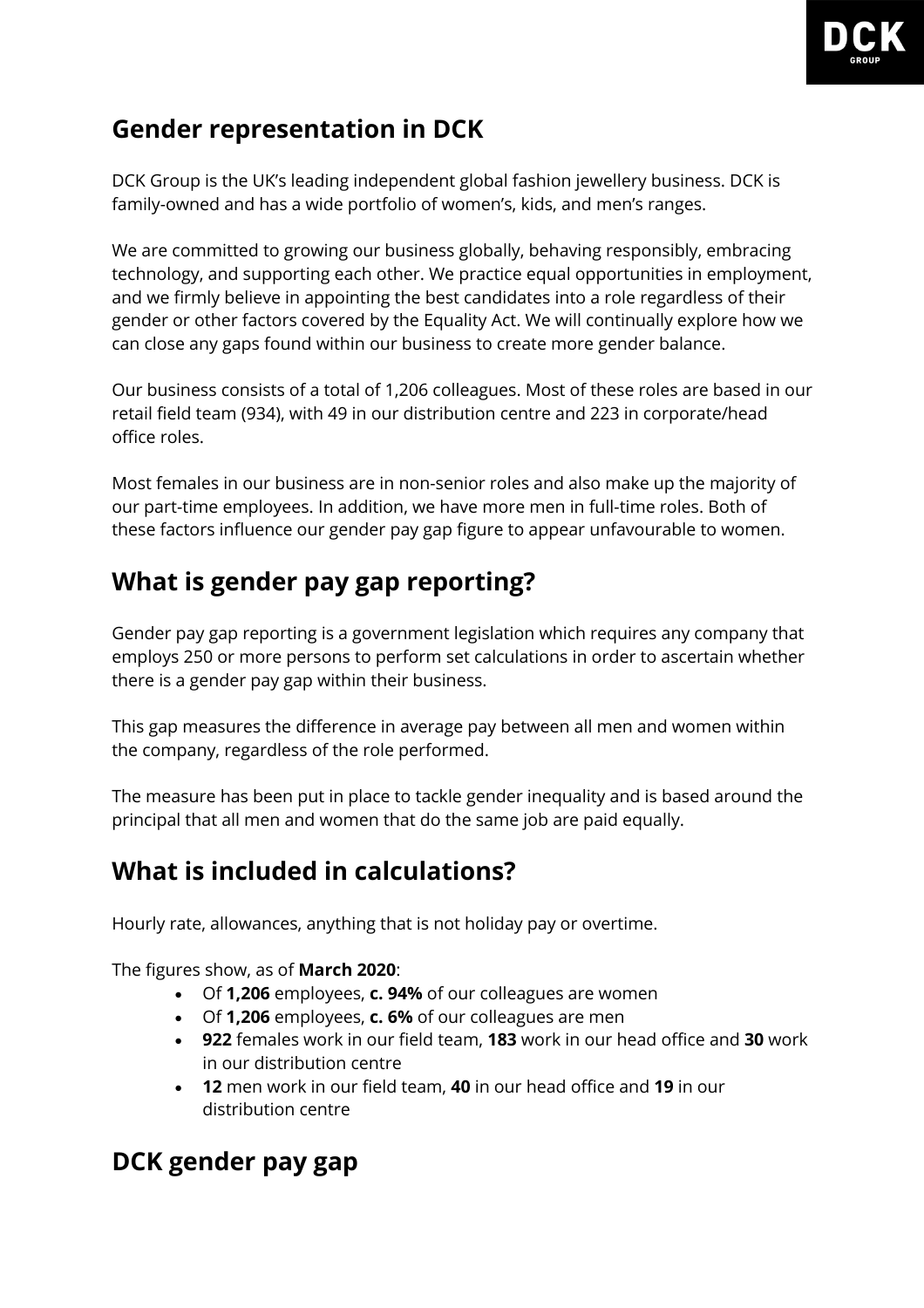

DCK's mean (average) pay gap is **42.7%** and our median pay gap is **24.5%.**

The above figure was derived from a male average pay rate of **£17.91 per hour**, based on **71** employees and a female pay rate of **£10.26** based on **1,135** employees.

This does not reflect employees on a like for like basis as gender pay gap reporting does not take into consideration job roles.

Our mean bonus pay gap is **0.25%** and our median bonus pay gap is **100%.**

### **Pay by quartile**

The table below shows hourly pay by quartile (dividing the workforce equally into four sections) for DCK.

| Quartile                                                 | <b>Female</b> | <b>Male</b> |
|----------------------------------------------------------|---------------|-------------|
| 1st                                                      | 94%           | 6%          |
| 2nd                                                      | 100%          | 0%          |
| 3rd                                                      | 97%           | 3%          |
| 4th                                                      | 85%           | 15%         |
| Proportion of male and female employees in each quartile |               |             |

We believe that the apparent inequality is heavily influenced by the number of females that traditionally work in the lower paid roles of retail associate or that choose to work part-time. In contrast to this, many of our female employees hold senior positions within our business, including our executive board, which is made up of **50%** women and most senior positions at head of function level are held by women.

### **Steps we are taking to address our gender pay gap and support equality in the business**

The DCK senior leadership team is committed to fair pay irrespective of gender.

We will continue to build on actions and initiatives aimed at reducing the gender pay gap and supporting equality in the business, including:

• Supporting agile working for our office-based colleagues, allowing freedom and flexibility to work in a way that promotes a better work-life balance. This